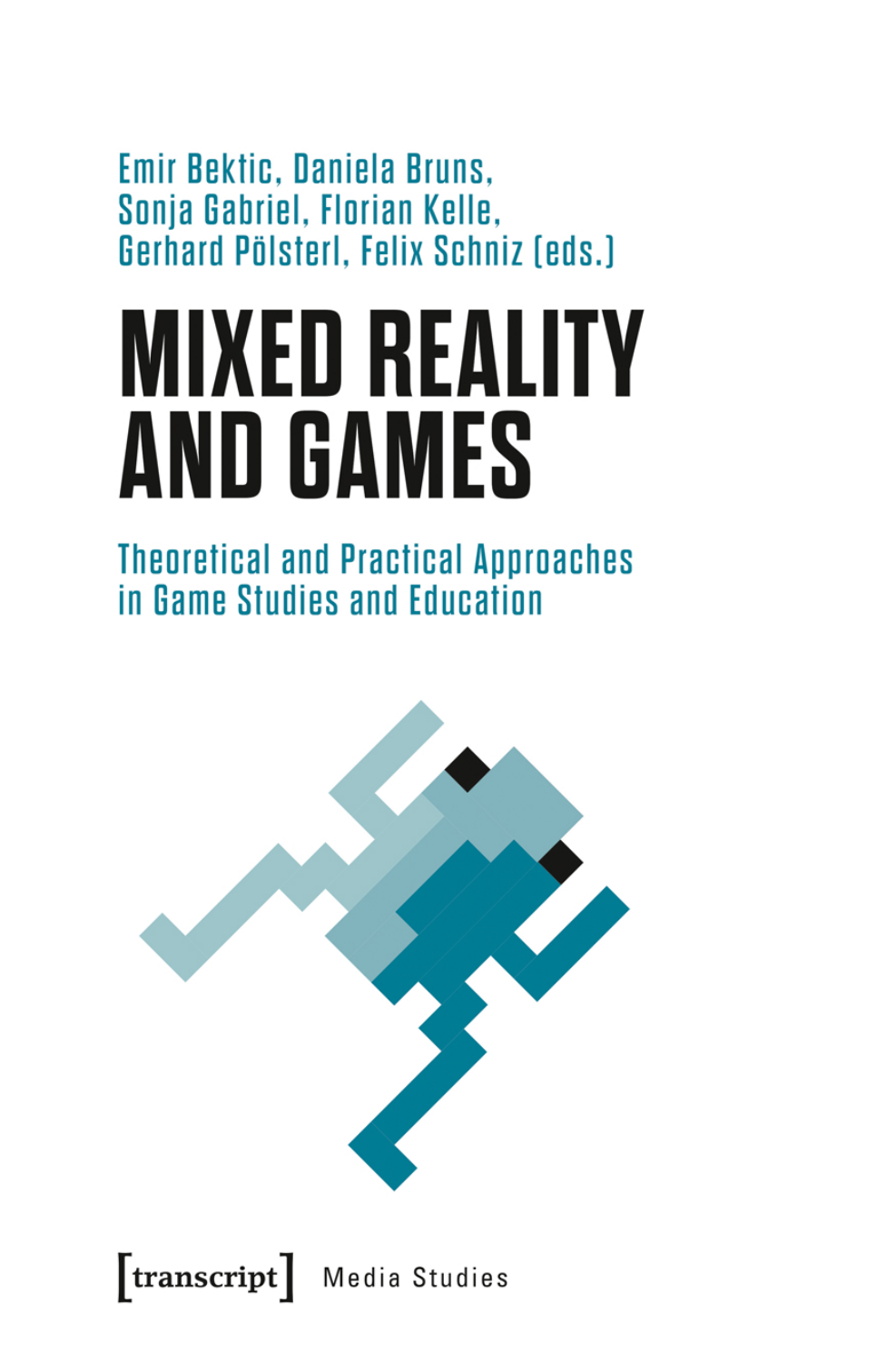# **From:**

*Emir Bektic, Daniela Bruns, Sonja Gabriel, Florian Kelle, Gerhard Pölsterl, Felix Schniz (eds.)*

### **Mixed Reality and Games**

Theoretical and Practical Approaches in Game Studies and Education

November 2020, 296 p., pb., 10 B&W-ill.

```
39,99 € (DE), 978-3-8376-5329-8
E-Book: 
PDF: 39,99 € (DE), ISBN 978-3-8394-5329-2
```
Videogames allow us to immerse ourselves in worlds that are reflective of cultural phenomena. At the same time, games are in the process of occupying and utilising the real world as a part of the game. The book provides a combination of theoretical and practical approaches to mixed reality through the lenses of game studies and pedagogy. These novel approaches invite the reader to rethink their conceptions of games and mixed reality. They are complemented with classical analyses of games and applications in educational contexts. In uniting theory and hands-on approaches, the book provides a broad spectrum that facilitates and inspires interdisciplinary thinking and work.

**Emir Bektic** (BA) is a student of the Game Studies and Engineering programme at Klagenfurt University.

**Daniela Bruns** (MA) until recently worked as a university assistant at Klagenfurt University and organizes the university's annual Game Pics Event. Her research focused on cultural studies, popular culture, and videogames.

**Sonja Gabriel** (Prof. Mag. Dr.) is a professor for media literacy at the KPH Vienna/ Krems, teaching teachers in the use of digital media. Her research is focused on digital game-based learning and its teaching values.

**Florian Kelle** (BA) is student of the Game Studies and Engineering programme at Klagenfurt University. He is writing his master's thesis on archaeological approaches to videogames with a focus on object-oriented ontology and hyperobjects.

**Gerhard Pölsterl** (Mag.) works for the Austrian Federal Ministry of Labour, Family and Youth, focusing on media and pedagogy. He also teaches media-related courses at the University of Vienna and organizes the annual FROG conference.

**Felix Schniz** (MA) is director and co-founder of the Game Studies and Engineering programme at Klagenfurt University. He is writing his dissertation on the experiential dimension of videogames.

For further information:

```
www.transcript-verlag.de/en/978-3-8376-5329-8
```
© 2020 transcript Verlag, Bielefeld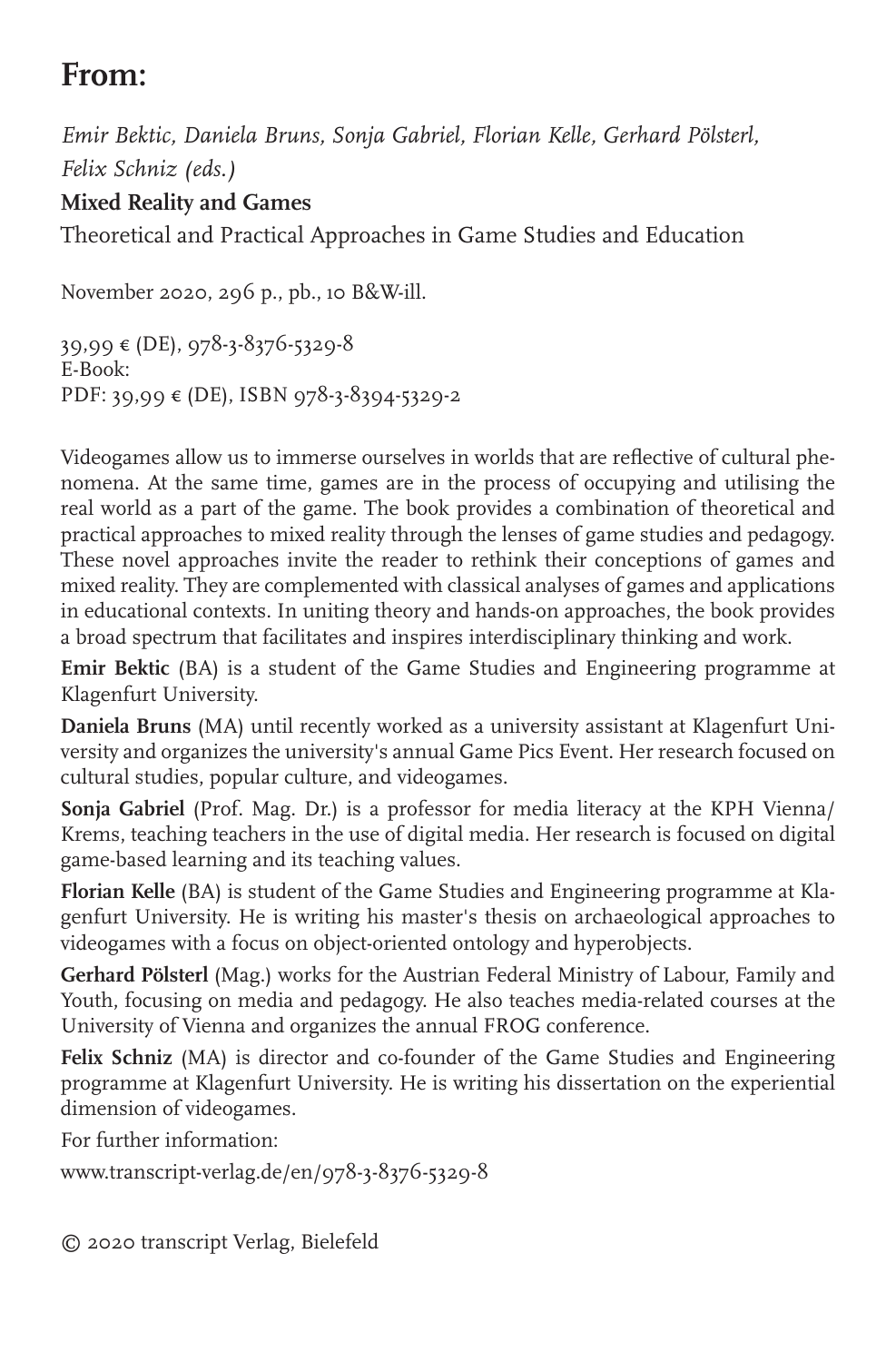# **Contents**

## **Preface**

## **Mixed Reality | Contributions to the 13th Future and Reality of Gaming Conference 2019 in Vienna**

#### **Introduction to Mixed Reality and Games**

*Emir Bektic, Daniela Bruns, Sonja Gabriel, Florian Kelle, Gerhard Pölsterl, and Felix Schniz* .. 21

## **Mixed Reality | Design & Aesthetics**

| An Introduction to Design & Aesthetics         |  |
|------------------------------------------------|--|
| <b>Warning: Not Suitable for Robots</b>        |  |
| A Human-Centric Game Design Approach           |  |
|                                                |  |
| <b>Game Engineering for Hybrid Board Games</b> |  |
|                                                |  |
| <b>Creating Digital Gamebooks with Twine</b>   |  |
|                                                |  |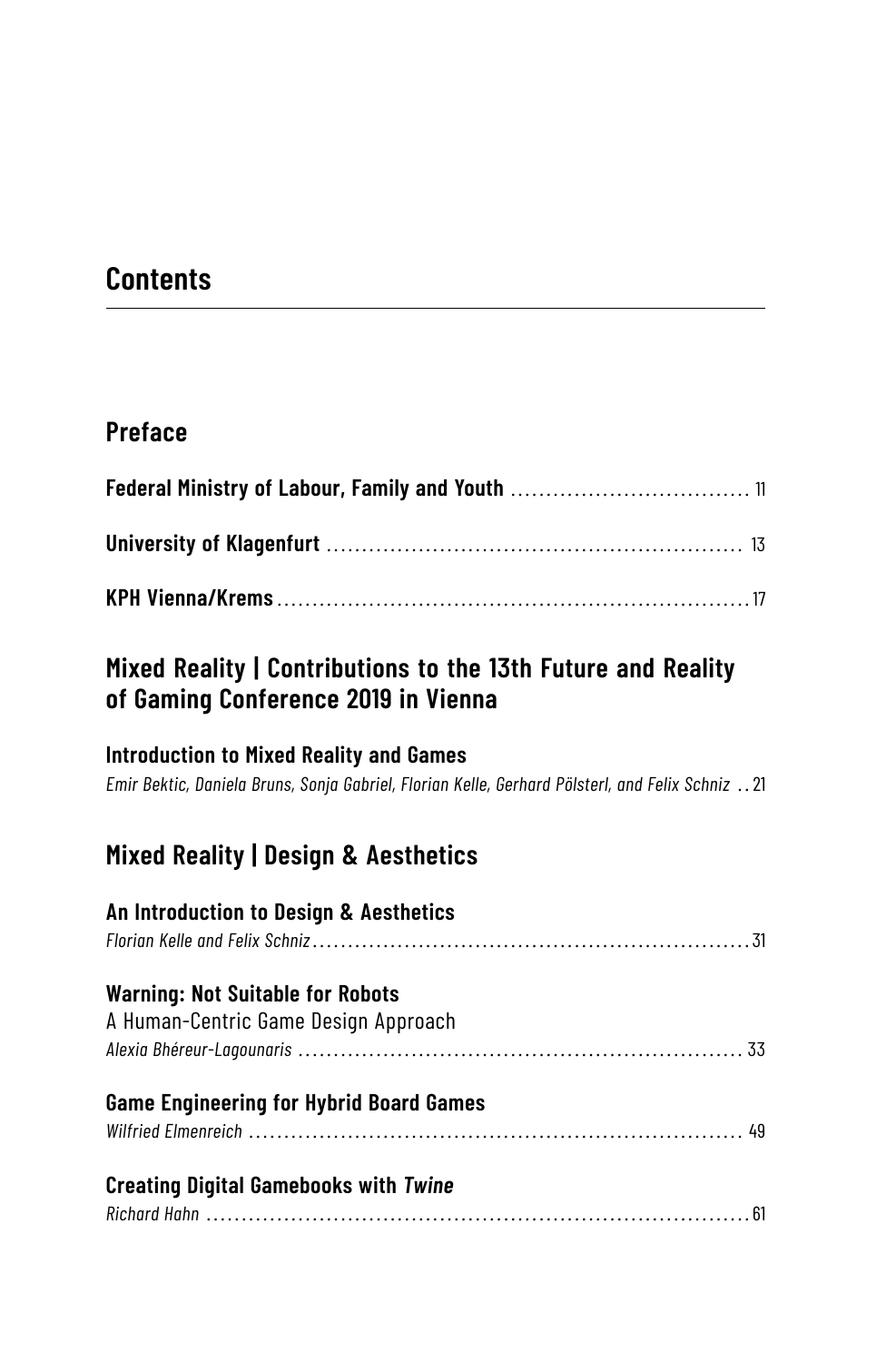| <b>Strategy Games as Neoliberal Historiography</b>                                                                |
|-------------------------------------------------------------------------------------------------------------------|
| The Flaneur in a Masticator<br>Virtual Walking and the Philosophical Experience in Amnesia: A Machine<br>for Pigs |
|                                                                                                                   |
| Cortana: A Digital Personal Assistant between Space Opera and<br><b>Speech Recognition</b>                        |
|                                                                                                                   |
| Is This the Real Life? Is This just Fantasy?<br>Alternate Reality (Games) Polliwog 2019                           |
| <b>Mixed Reality   Society &amp; Culture</b>                                                                      |
| An Introduction to Society & Culture                                                                              |
| <b>Players Unite Legally</b>                                                                                      |
| "As You Command"<br>Male-Male Desire, Love, and Relationships in Assassin's Creed: Odyssey                        |
| <b>Gender Portrayals in Videogames</b><br>A Reflection of Production Contexts?                                    |
| Periphery: The Departure from Avatar-Sexual Characters in BioWare's<br><b>Dragon Age: Inquisition</b>             |
| When the Future Becomes the Present                                                                               |
| Detroit: Become Human as Social Science Fiction                                                                   |
|                                                                                                                   |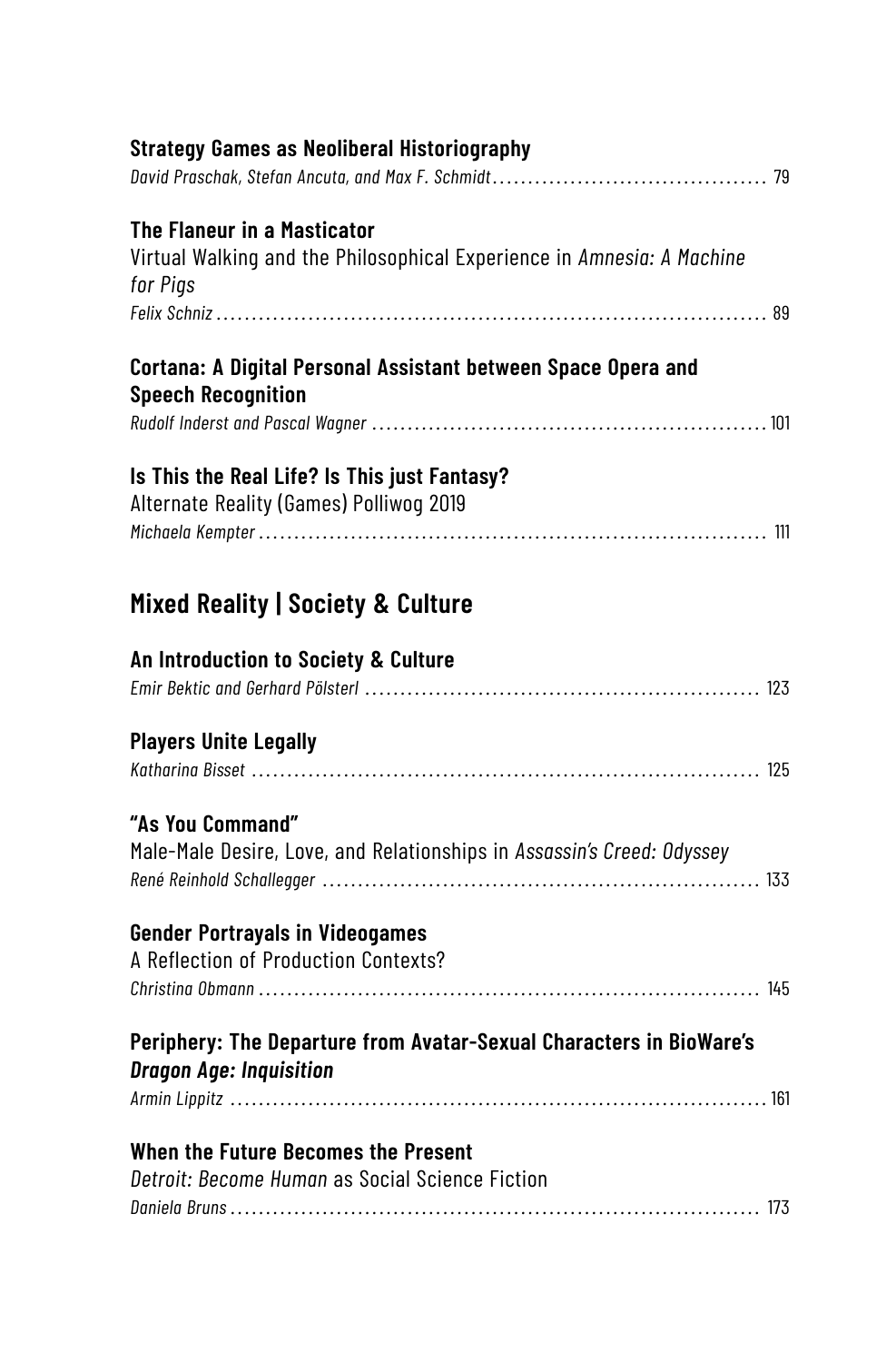| The Case of Pokémon GO or How an AR-Game Influences Our Lives                                           |
|---------------------------------------------------------------------------------------------------------|
| <b>Mixed Reality   Theory</b>                                                                           |
| An Introduction to Theory                                                                               |
| <b>Save Gamer</b><br>Gamification is Making Us Less Thoughtful; Are Gamejams a Testbed for<br>the Cure? |
| <b>Gotta Go Fast</b><br>Insights into the Human-Machine-Interaction in Speedrunning                     |
| <b>Mixed Reality Is Already There!</b><br>The Player's Body as Foundation of the Videogame Experience   |
| <b>Settlement of Digital Land</b><br>Living Part of Your Life in the Sandbox MMO EVE Online             |
| <b>Archaeology and Videogames</b><br>Towards the Nature of Artifacts as Hyperobjects                    |
| An Introduction to Gambling in the Context of Game Studies                                              |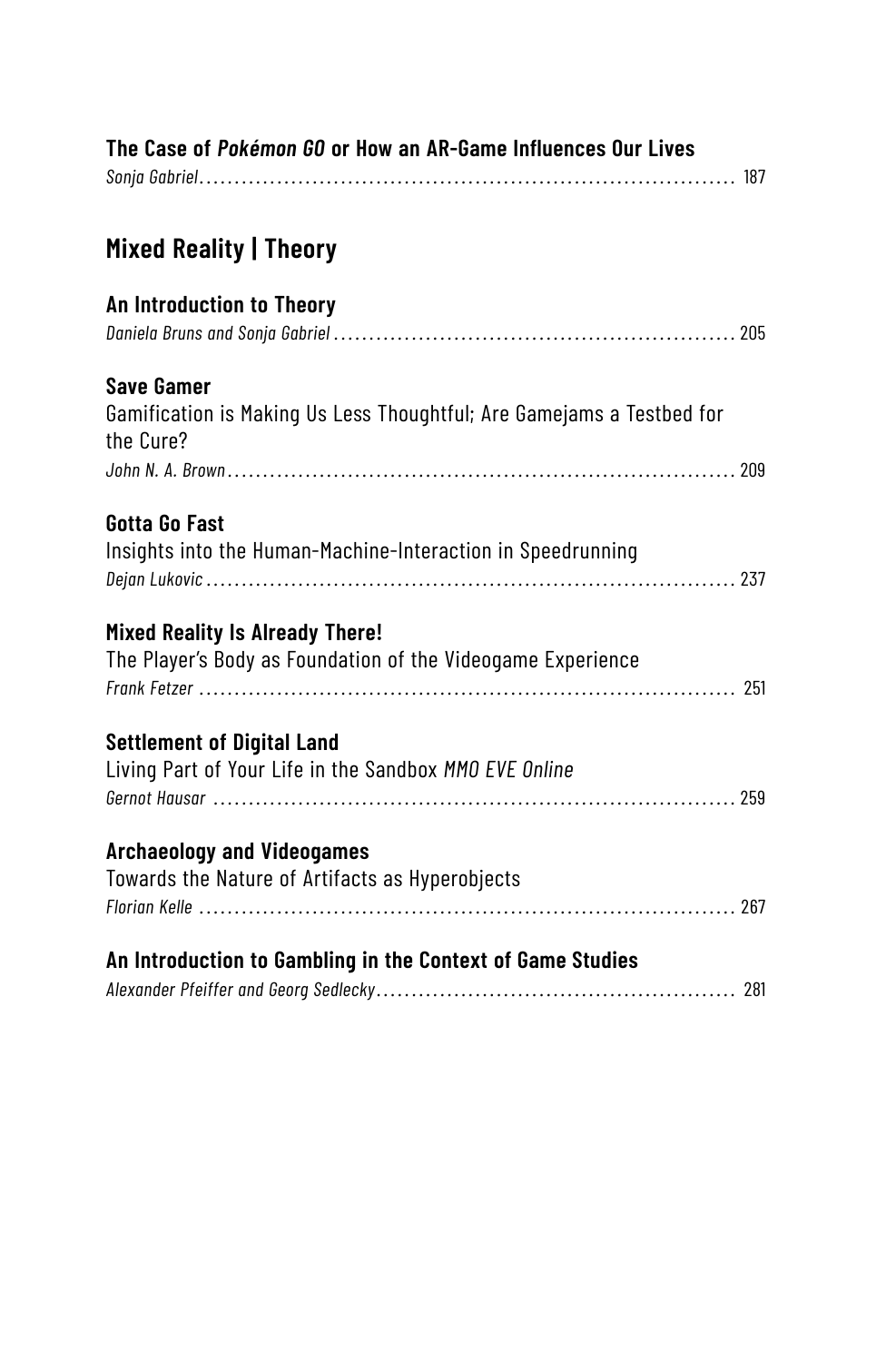# **Federal Ministry of Labour, Family and Youth**

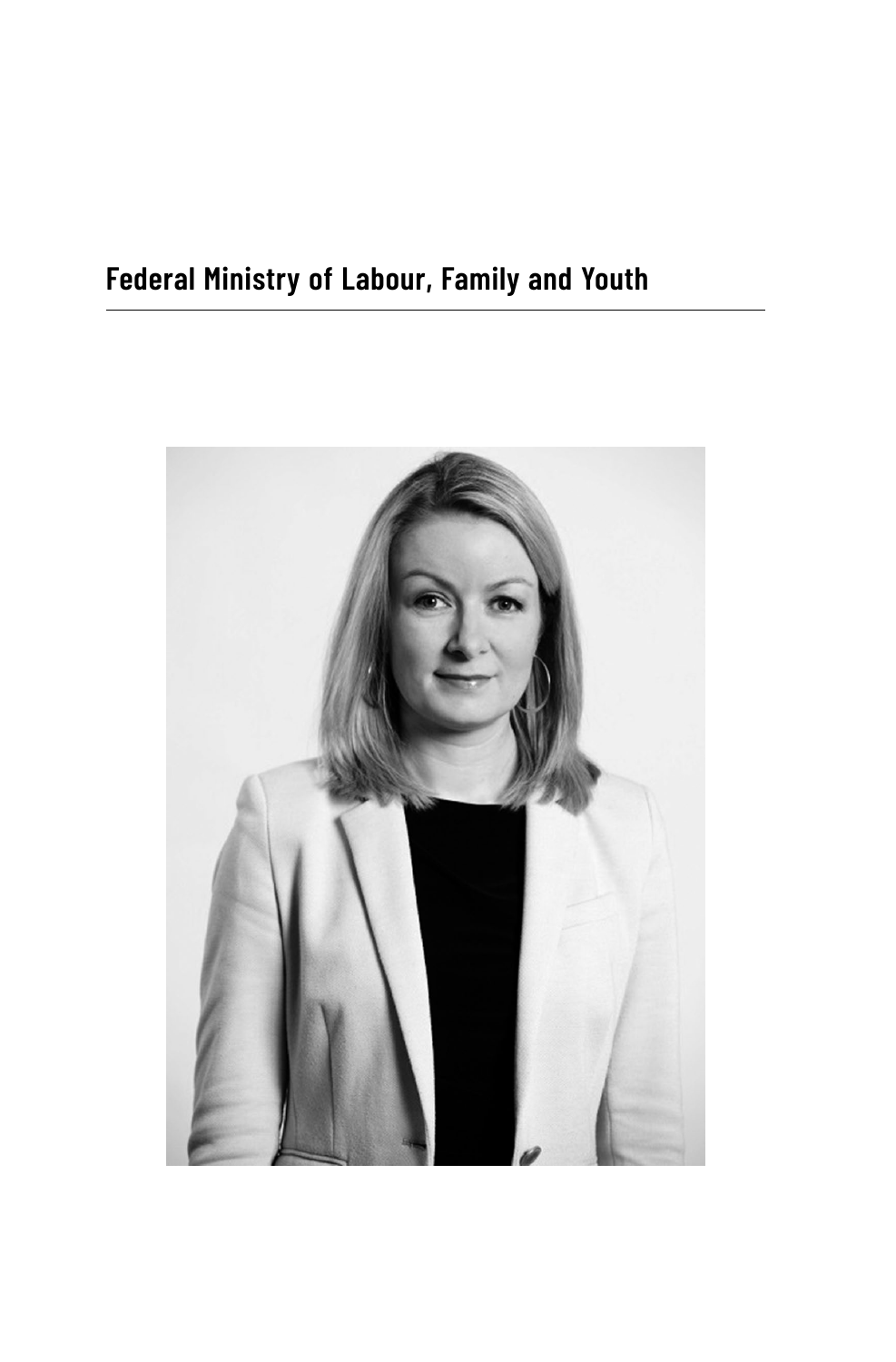The Austrian Federal Ministry of Labour, Family and Youth has a clear position on the medium of digital games.This is characterized by a resource-oriented access to that medium. Thus, the ministry distances itself from a pedagogical handling of digital games that includes prohibition, and advocates for a curious, attentive and regulated handling of games in education. This would mean that parents and professionals take the lives of their children and adolescents seriously, accept digital games as part of them, find out about their effects, and then make an informed decision.

I recognize playing digital games as part of the individual and social possibilities for children and adolescents, including the organization of their free, restful, active, and self-determined leisure time, furthermore as a legitimate right in the sense of article 31 of the "UN Convention on the Children's Rights", so the ministry's policies need to be based on the current findings of science and research. As a result, digital games can develop a promotional potential in various dimensions and it is primarily the condition of the play, which decides how far the potential of games actually unfolds or negative and undesirable effects occur. And that is the reason why we established close collaboration with scientific institutions, which research, publish, and educate in the field of game studies/gaming, collaboration above all through the ministry's scientific symposium FROG – Future and Reality of Gaming.

Mixed Reality has been the topic of the 2019 edition of FROG and I wish you a great reading experience with mixed perceptions on the medium digital games.

#### *Bernadett Humer*

*Director General Division II – Family and Youth, Federal Ministry of Labour, Family and Youth*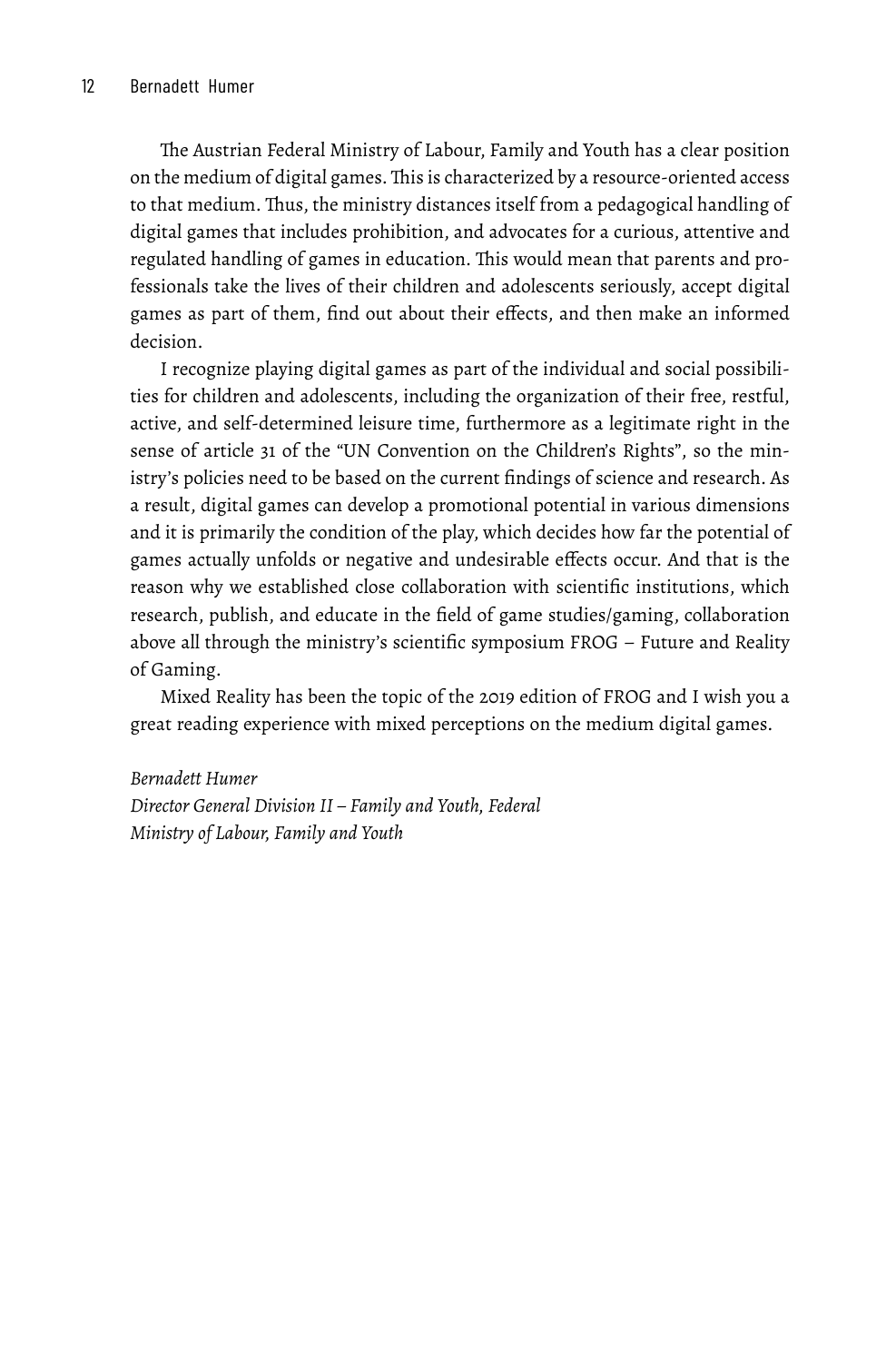# **University of Klagenfurt**

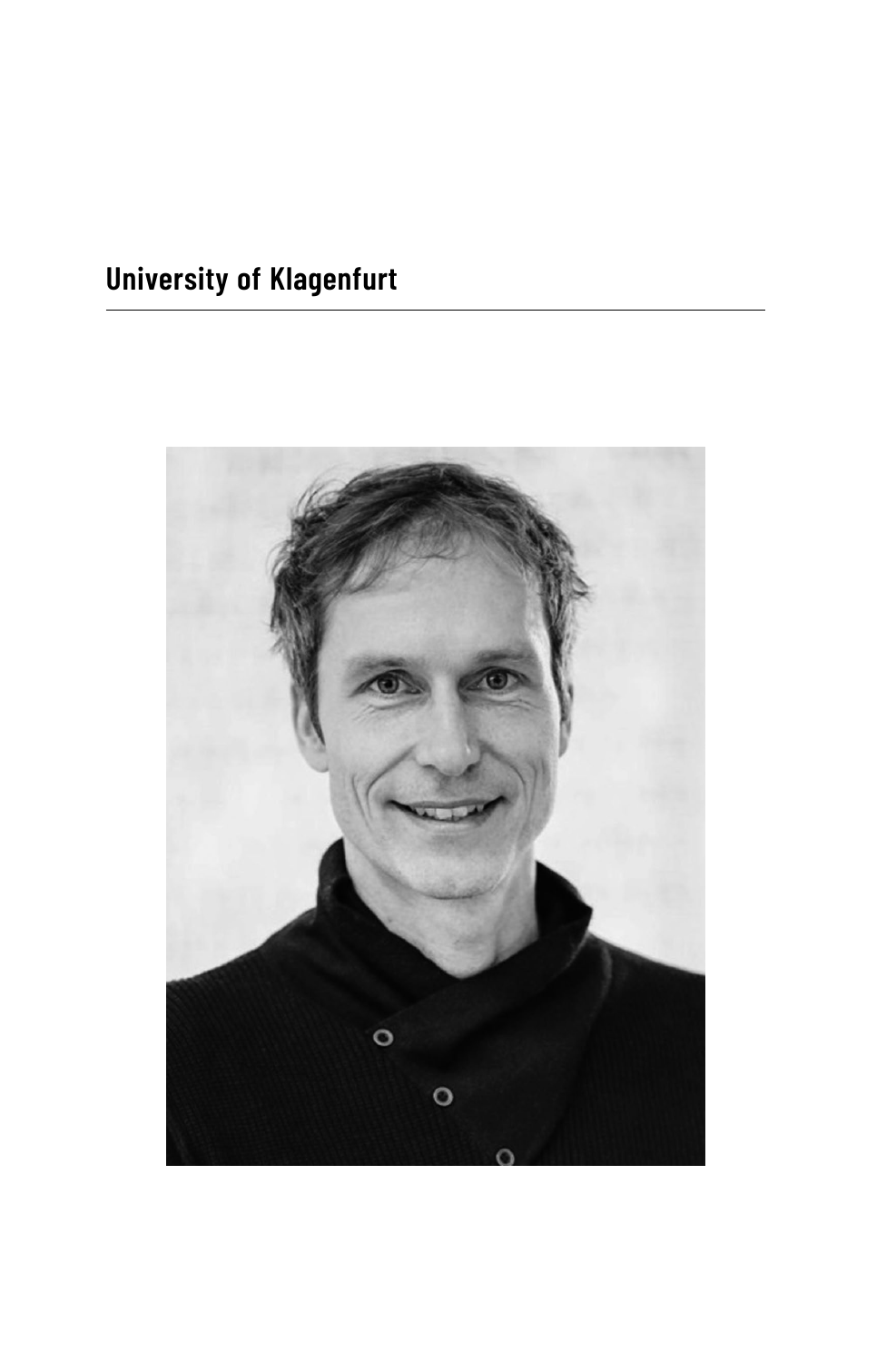With the 21st century now well under way, academic research and teaching institutions have realized the necessity to critically engage with the digital transformation of societies. Pushing the boundaries of understanding the transformative potential of digital media, their affordances, their risks, and their potential to foster humane values is of utmost importance for academic institutions all around the world. It is not only the mere technological progress in itself which propels humanity forward but also, and crucially, it is the informed and multifaceted, critical reflection that is needed to guide this process towards a better future for humankind, addressing current global challenges.

As part of the digital world, in an age of mixed realities, the role of digital games cannot be underestimated judging by the sheer popularity of online and offline gaming across the globe. It is high time that thorough interdisciplinary research keeps a close eye on this phenomenon and provides society with deep insights into the social, cultural and psychological implications of digital games and gaming. What makes digital games so attractive is that they are by definition multi-medial and immersive in nature, granting agency and meaningful configurative interaction to their players like no other medium in human history. Augmented and virtual reality add further experiential dimensions to digital games, providing novel possibilities to interact, and opening up a hybrid space between the virtual and the actual.

Digital games have a cultural, social, and economic impact that cannot be neglected. As the largest global entertainment industry, the medium not only provides distraction, but it is a driving force behind innovations. In times of mixed realities, digital games offer new ways of connecting people and of learning and developing cultural as well as technological knowledge. The current challenging times highlight the importance of digital games in our societies. Several hundred million players around the world come together in specific cultures and fandoms revolving around digital games. In physical conventions but also increasingly at digital online events, people gather in dedicated spaces reaching across the actual/virtual divide to play together, to communicate, and to watch streams of others playing.

This volume has taken up the challenge of pushing research on digital games forward by showcasing insights into the social, cultural, and technological domains of digital games and gaming. The contributions emerged from the annual FROG – Future and Reality of Gaming conference in Vienna in 2019. The editors of the volume are keen researchers and active participants at this cultural, technological, and deeply human movement. FROG hosts a wide variety of speakers every year, proving how versatile and multifaceted the medium and the people working with digital games are. Inviting speakers from all over the world, the conference series answers a truly global need to discuss digital games in an open, creative, and constructive environment. The essence of these latest discussions is now condensed into this book, so that they can be shared with people around the world who are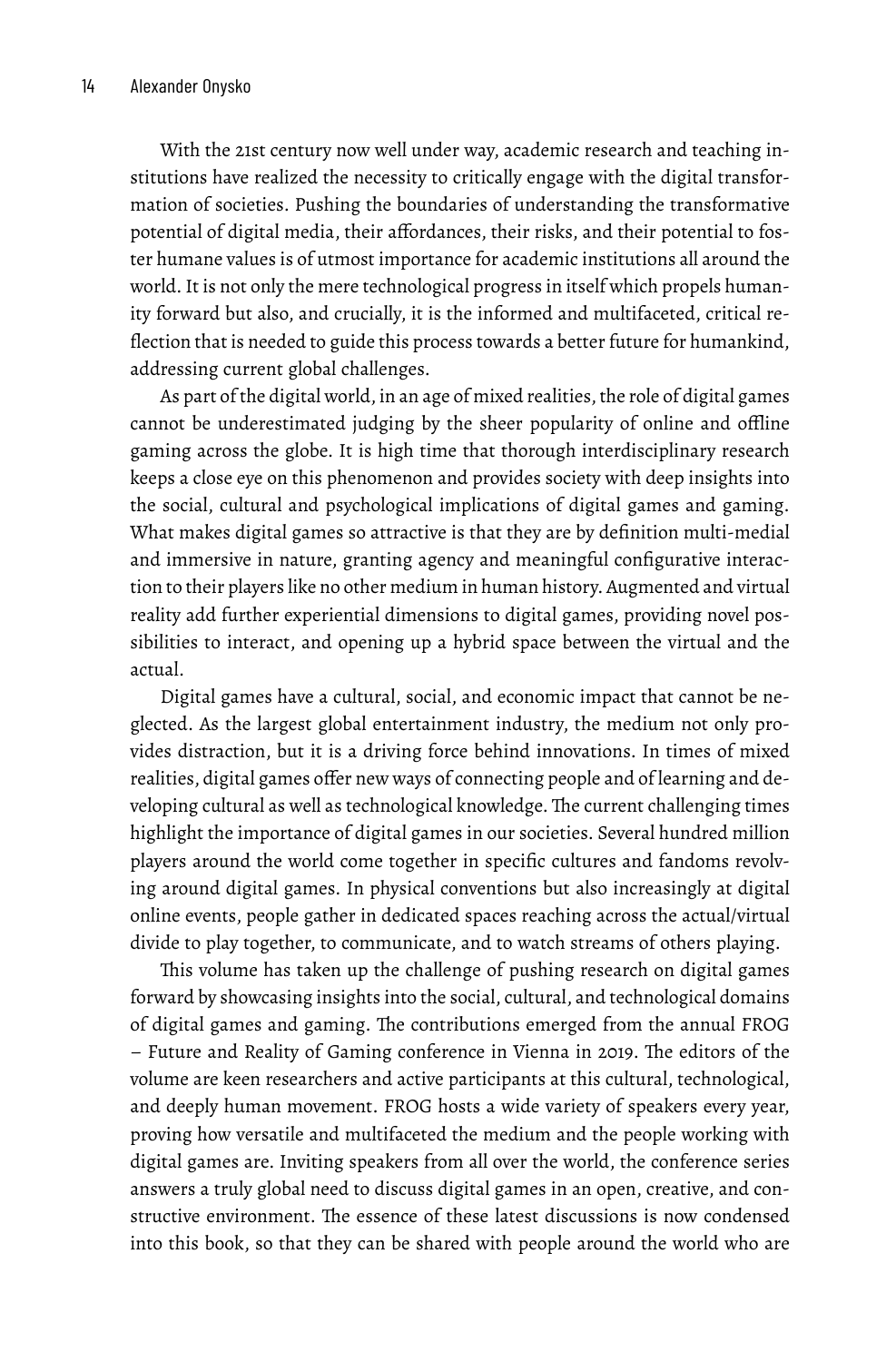critical participants in the new and mixed realities that we are currently building together.

*Alexander Onysko Head of the Department of English University of Klagenfurt*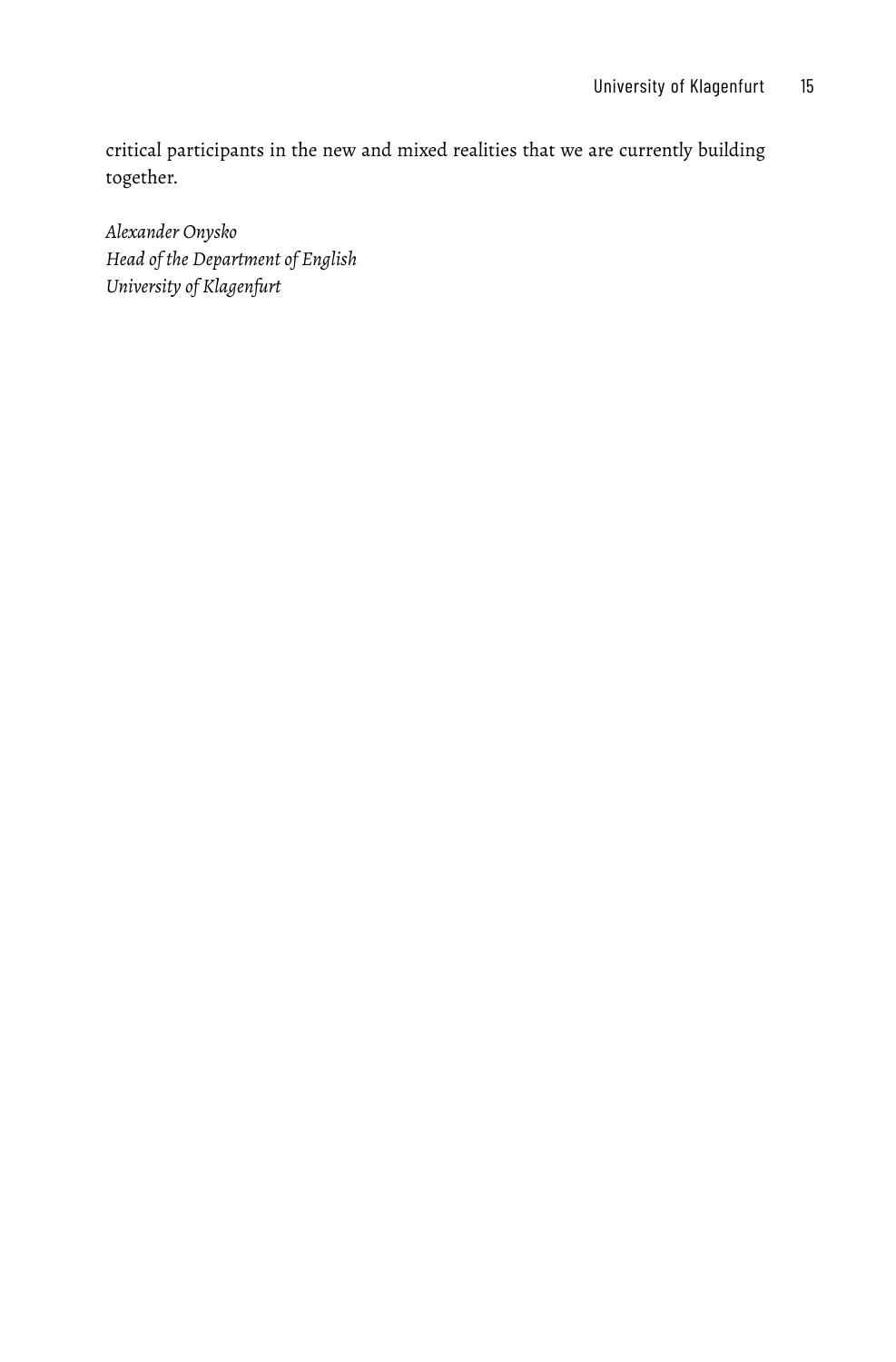# **KPH Vienna/Krems**

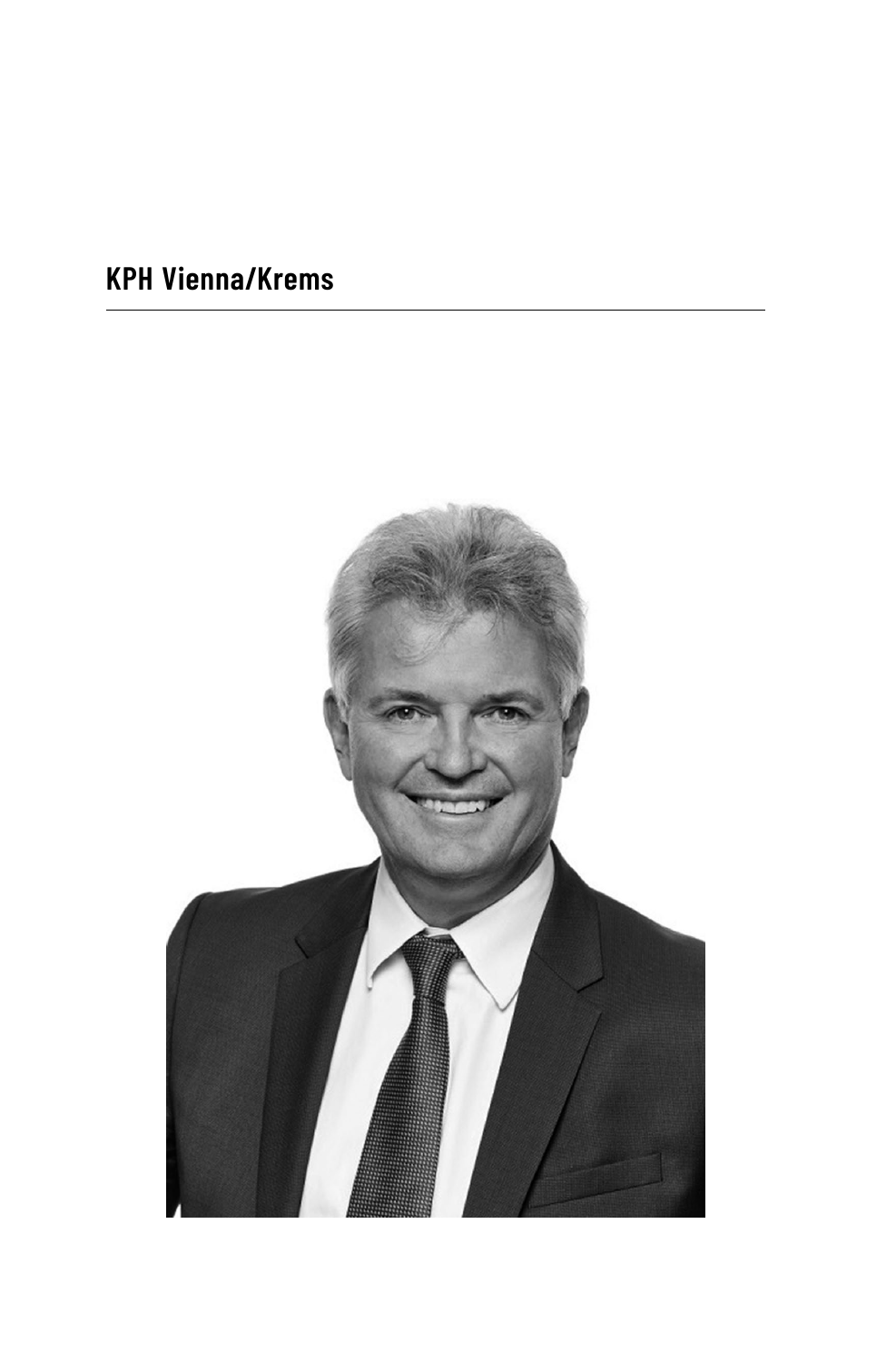As an institution that trains pre-service and in-service teachers, dealing with digital media is an important concern as children and teenager do not only use media in their spare time but also bring them to school, focus on media contents in their discussions among friends and use them for communication and (informal) learning. Especially smartphones are used by pre-teens and teens no matter where they are and no matter which time it is. Using smartphones and social networks means that games also play an essential role in children's and adolescents' lives. Therefore, it is necessary that education also deals with opportunities and challenges that these digital games bring with them.

On the one hand, games might be a social connector among peer-groups but can on the other hand also be used to exclude and isolate. They might be a source of infinite creativity but also lure them into overuse or spending too much money. Technologies like augmented or virtual reality add another aspect to digital games, making them more real and offering also additional possibilities for education.

All kinds of games have been used for teaching for a long time – they often provide the opportunity to simulate processes, to slip into the role of other characters and enable experiences that would otherwise not be possible. Good games which can be used for learning and teaching, however, need to be developed and discussed by game designers, teachers, game developers, researchers as well as youth workers, students, and gamers. Only by taking into account all the different points of view of these groups, the potential of games can fully be tapped.

Therefore, conferences like FROG – Future and Reality of Gaming which enable all these groups to come together and share their ideas and experience are the basis for developing digital games that can not only captivate their gamers but do more than that: They make people think, dream and learn in an environment that is full of fun and excitement. The interdisciplinarity of this conference as well as the motto "Mixed Reality" shows that games have stopped being only virtual and entered our real lives. This book unites many different approaches towards digital games and thus provides a broad audience insight into a digital medium that is far more than mere entertainment.

*Dr. Christoph Berger, MA Rector KPH Vienna/Krems*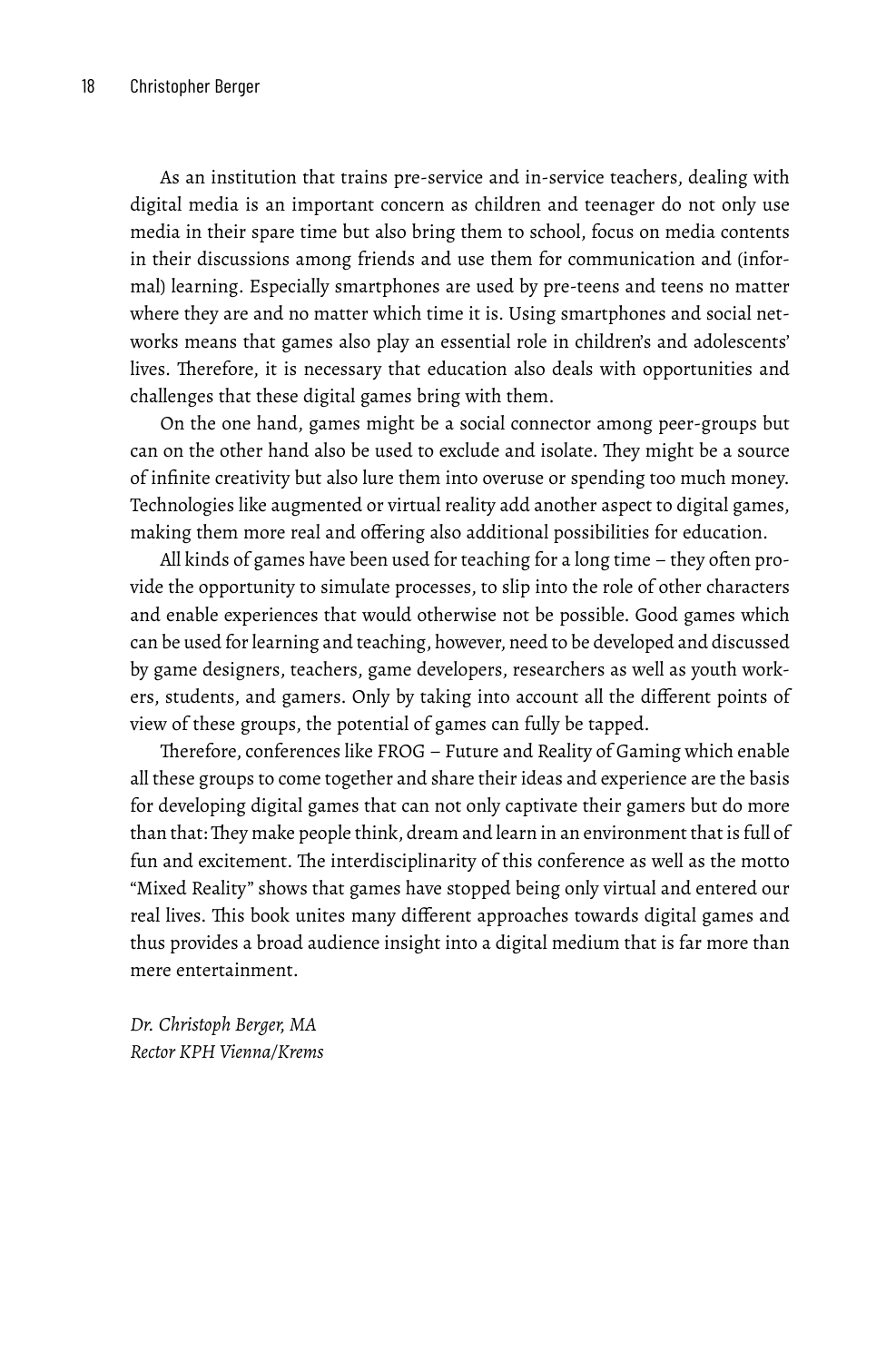# **Mixed Reality | Contributions to the 13th Future and Reality of Gaming Conference 2019 in Vienna**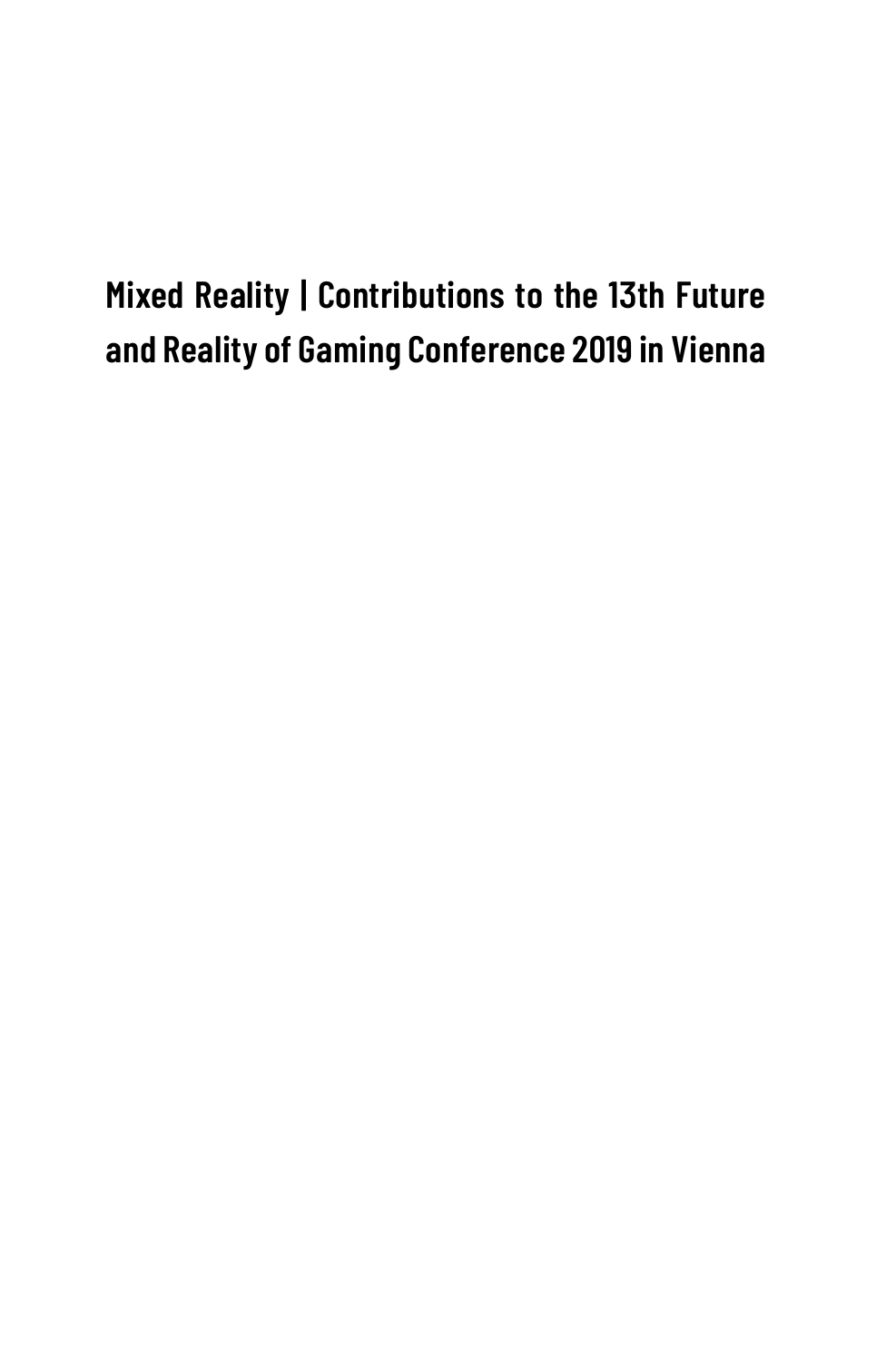## **Introduction to Mixed Reality and Games**

*Emir Bektic, Daniela Bruns, Sonja Gabriel, Florian Kelle, Gerhard Pölsterl, and Felix Schniz*

When talking about mixed reality, we often refer to interactive systems in which the human perception of the world and everything that surrounds us is mixed with synthetic stimuli. When a computer-based technology requiring immersive participation is used, the mixed reality experience can be anything between completely real and completely virtual. Since our everyday life is supported and enabled by technological applications in manifold ways, it has become difficult to imagine a day without getting in touch with the virtual: Social contacts, daily tasks as well as work processes are increasingly organized through smartphones, tablets, computers and other electronic gadgets. Devices that allow their users to talk to digital images of their friends and colleagues via video calls, engage in conversations with artificial intelligence or track other people's movements on screen in real-time are blending real and virtual spaces on a daily basis. Mixed reality games, as part of this societal and technological development, do not only deliver virtual reality but also playful interactions into real environments and place ludic interludes within a context of ordinary experiences. A walk in the park is no longer just for breathing fresh air and admiring nature, but also for catching Pokémon and defeating opponents in battles. As per Huizinga's Magic Circle (1955), games are separated from the ordinary, because they are played in certain spaces at certain times by certain players. Thereby, the rules and norms of the real world are temporarily suspended, actions and behavior are interpreted by other players within the playful mindset of the game. Playing in public spaces as for example in the park illustrates that the magic circle is not as self-contained as it seems: While being focused on the screen, other pedestrians, who are non-players in this scenario, can be disturbed by the player's inattentiveness or the player can be distracted by real world events. Specific game designs that aim to perforate Huizinga's magic circle can be found in *pervasive games*, which "pervade, bend, and blur the traditional boundaries of game, bleeding from the domain of the game to the domain of the ordinary" (Montola 2009, 12). *Pervasive games* offer a mixed reality experience by systematically extending, expanding or even breaking this magic circle. According to Montola (2009) this expansion can be seen as a spatial, temporal or social one.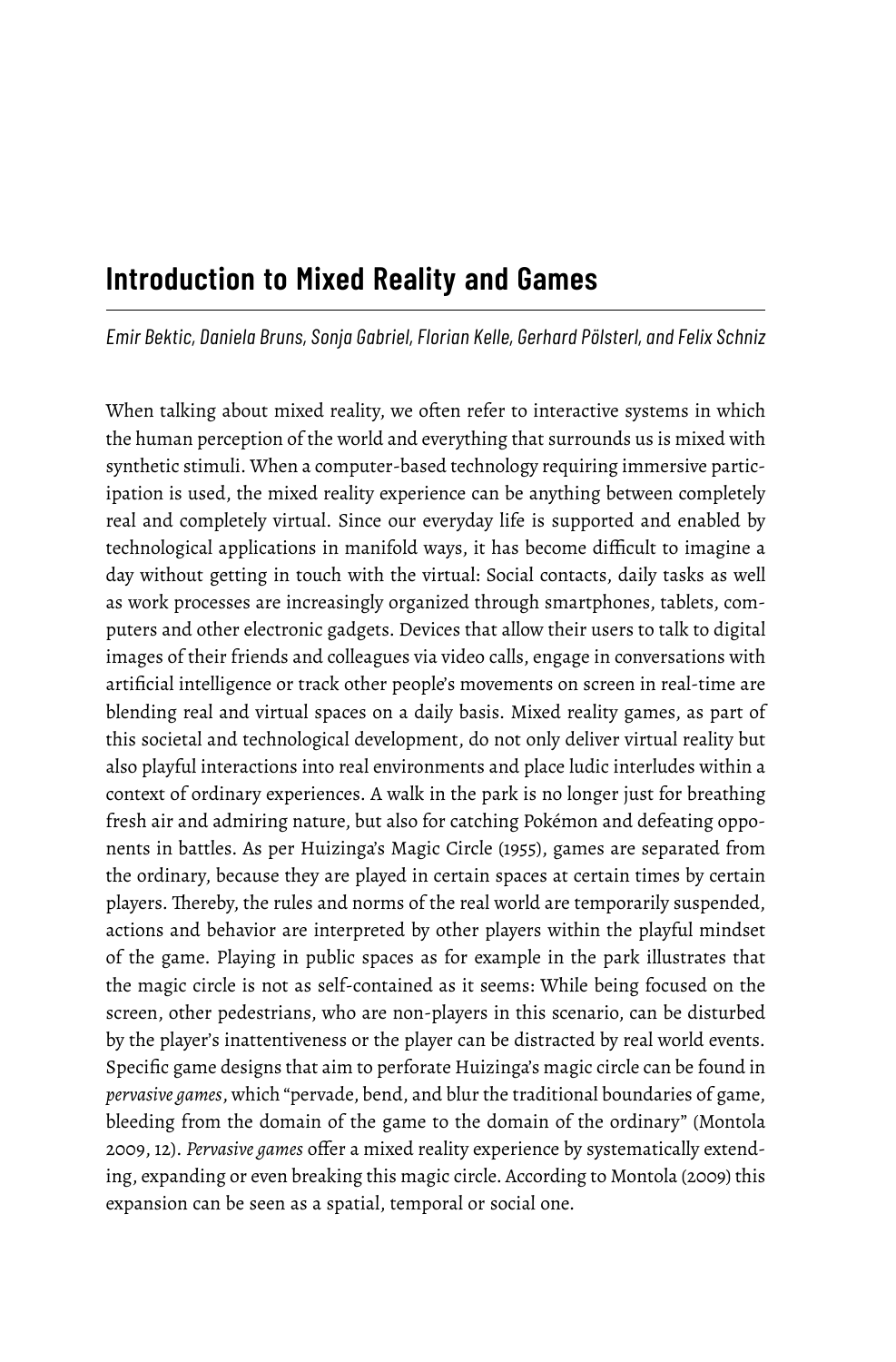Having a look at the spatial expansion, games can provide many locations simultaneously, take place in unconventional places or reclaim public spaces. The gaming areas are not always clearly defined which makes the game more interesting. Another factor is that the spatial context of each player affects the game – either in relation to physical places or other players which means that location tracking technologies are used to determine spatial context. Also features of the physical environment as game objects might be used. Thus, a combination of physical and virtual spaces can often be found – either using augmented reality or combining physical and virtual players. Temporal expansion, however, might refer to an interlacing and intermixing of the game with everyday life, either by the game being interrupted for long periods of time or giving alerts to the player to resume the game at any given time. Quite often, mixed reality games are used to make use of waiting time – for example when waiting at the bus stop or at the doctor's office. Finally, social expansion refers to playing in unexpected places and at unexpected times leading to unexpected people making a difference to game play. Observing others play a game might indirectly lead to playing a minor role without knowing that one is part of the game. Sometimes, changes in one (or more) of these areas might either be explicit, implicit or even unknown to players. However, in all cases they deliberately disrupt the known definitions of player, session and space by exploiting the ambiguity of expanding beyond the boundaries of the conventional magic circle which can be seen as kind of game play itself. Mixed reality games might even create the illusion of games not being games.

The magic circle as a theory to frame play has its critics among those scholars and researchers, who understand the separation of the virtual and the real as socially constructed in the first place. When considering digital games as a resource for physical and social experiences, it becomes difficult to maintain this construct. According to Muriel and Crawford (2018, 89–90), the designed experiences of videogames are part of our everyday real-world experiences without differing qualitatively from them. Players talk about their gaming experiences in the same way they talk about events that have happened in the physical world. While filmic experiences are particularly described with emotions, such as fear, anger, sadness, and laughter, the reports about videogame sessions resemble those about birthday parties or trips: "Video gamers talk in terms of what *happened* and what they or others *did* or *felt* when they were playing a video game" (89). When interviewing players of *Football Manager* (since 2004) and *Championship Manager* (since 1992), Crawford (2006) recognized that the narratives flowed smoothly from in-game reports to real-world football events. Based on Goffman's frame analysis, Gary Alan Fine (1983) identifies three frames in which the players of games operate mentally: Firstly, they have an understanding of themselves and the social context in which they are embedded as a subject. Secondly, they see themselves as players of a game with a specific gameplay. Thirdly, they identify with the character they con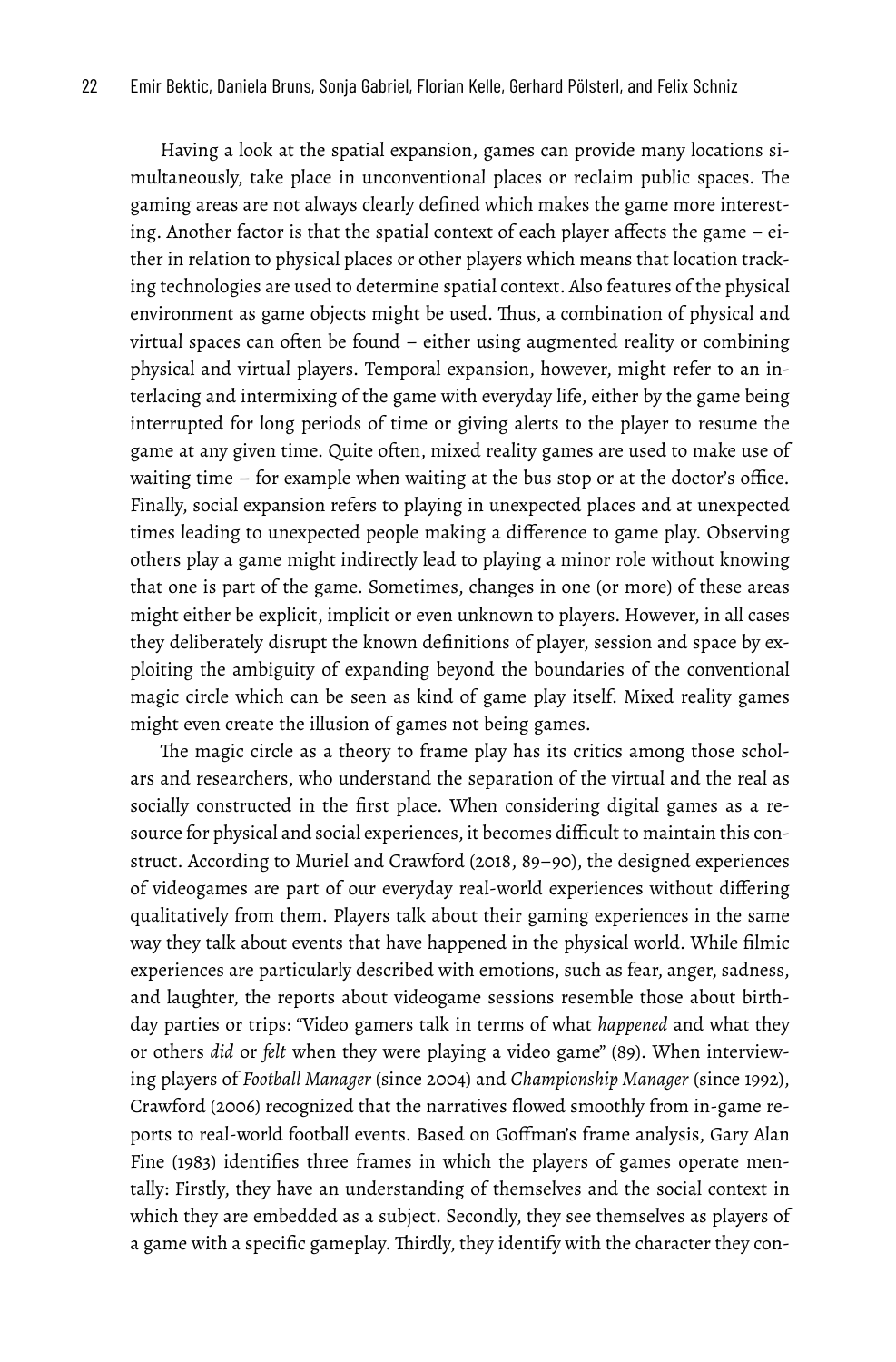trol within the game. Players alternate dynamically between these three frames of interpretation or occupy several at the same time. Thomas Malaby (2007) suggests that instead of grasping play as a safe and pleasurable activity separated from everyday life, it is more productive to investigate games as social artifacts, subjected to change in practice and meaning. The differentiation of western society between real and virtual as well as work and play fosters exceptionalistic stances, setting them apart, but "the wide-ranging unpredictability of our everyday experiences and the contrived unpredictability of games point towards a bridge, rather than a gap, between games and other aspects of our lives" (107). Therefore, play can be understood as a lived experience that is not only initiated through gameplay but is also connected to the socio-cultural context of the player. The virtual world of the videogame is extended by affiliated practices and meanings of the physical world and vice versa.

On the one hand, players are mentally engaged with videogames, on the other their physical body is essential to get in contact with the gaming system and the virtual world it is offering. Seth Giddings (2005, 1) pictures the process of starting a videogame as plugging oneself into a cybernetic circuit, where computational as well as human components are working together to bring the game to life. In his article *As We Become Machines: Corporealized Pleasures in Video Games* Martti Lahti (2003, 163) describes the gaming experience in a similar way: The "[…] delirium of virtual mobility, sensory feedback, and the incorporation of the player into a larger system thus ties the body into a cybernetic loop with the computer, where its affective thrills can spill over into the player's space. This desire is perhaps best exemplified by players' attempts to control the game world more fully with their own empathetic bodily movement." Encountering a videogame does not just mean setting virtual bodies or items in motion but also being set in motion by them, feeling a physical bond to what is represented on screen. Gregersen and Grodal (2009, 65–69) understand embodiment in two ways, related to each other: Our physical and biological body, equipped with body surface, interior and senses for absorbing the world, as well as the experience of ourselves as an embodied being that can be extended for example by a tool or a virtual representative. According to Gregersen and Grodal (2009, 67) a playable avatar can be described as a "*body image in action* – where one experiences both agency and ownership" of a virtual entity. Therefore, playing a videogame does not only mean being an agent, taking actions in virtual worlds, but also being a patient, subjected to the events happening to us and our avatar. Even if only our virtual body is killed in the game, real feelings and emotions are provoked, palpable in every fibre of the body.

Virtual worlds increasingly pervade real worlds in the matter of space, time and social life, pushing mind and body further into the gray area in between, but realworld matters are as important for the creation and evolution of virtual worlds. One aspect where real and virtual are apparently intertwined in this way is the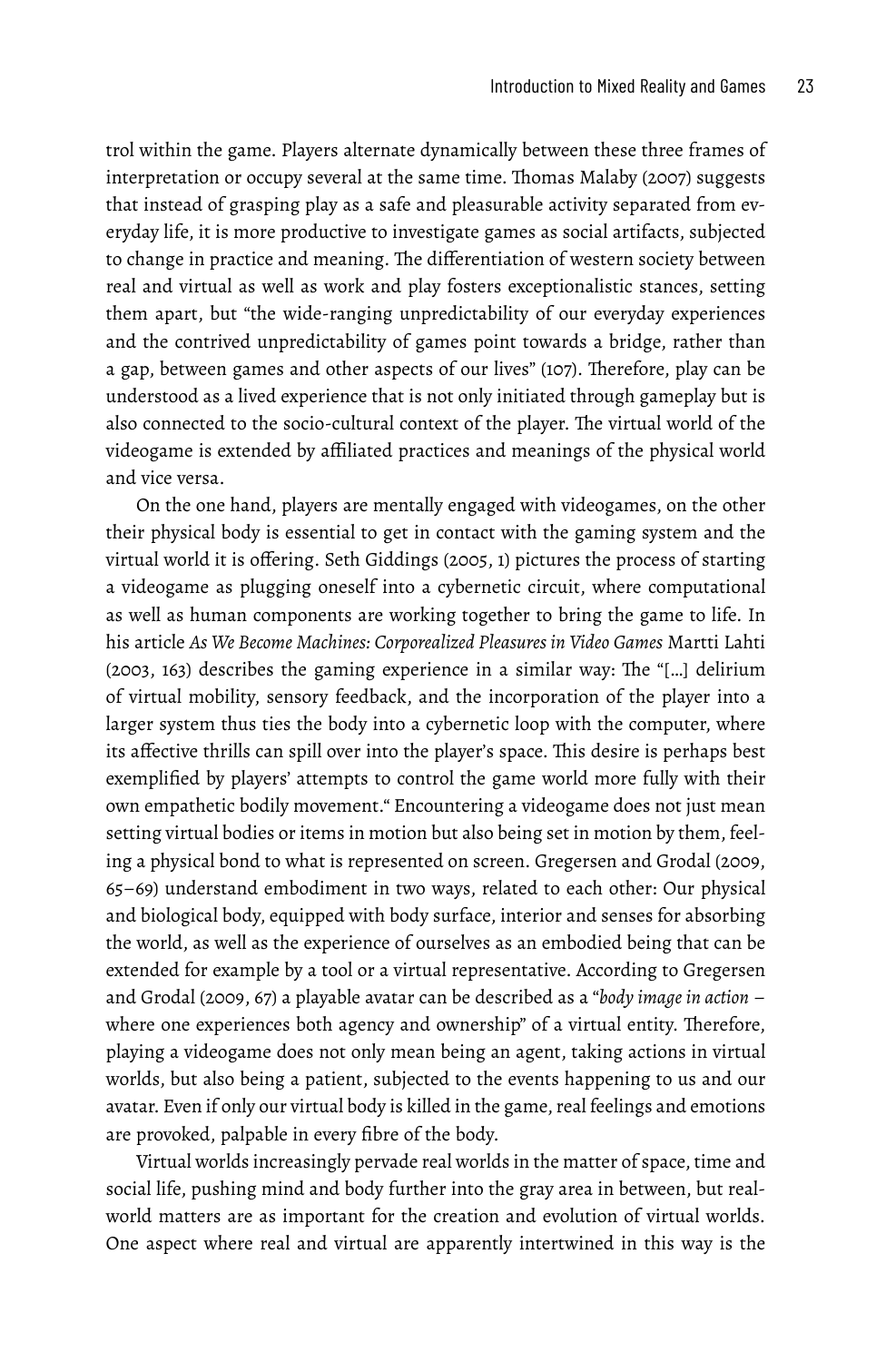production process of games, where people from different professions, motivations and cultures are coming together to co-create virtual playgrounds. Not only do game designers bring their own beliefs, values and perspectives into the production process (cf. Flanagan and Nissenbaum 2016), but legal and technical requirements also have to be considered. Widely known regulations refer, for example, to the protection of minors, copyright infringements and the distribution of unconstitutional symbols. Because game enthusiasts take on an important role in the production process of today's games, by providing self-created content and mods to other players or testing and reviewing early access games, the circle of responsible contributors has expanded. Additionally, the emergence of social media poses new questions concerning image, sound and video material, which is edited and shared by players in order to express their fascination or criticism.

As well as the gaming experiences are not limited to the gaming situation, but are generously shared by the players, the things we learn while playing a game are also transferred into other areas of life, unconsciously or purposefully. In this regard, the question of how and by whom the game is played is as important as examining production context, game design and game content. Learning with videogames happens outside as well as inside the classroom, in informal as well as formal settings. The latter one has gained tremendous importance over the last years for various institutions. While first attempts to utilize videogames took place in the military, today's field of application is manifold and no longer narrowed to physical and cognitive training or behavioristic learning theories. Complex videogames work across online and offline spaces, making players search for solutions to in-game problems, work out strategies or develop new skills (Beavis 2017). Many of these learning processes take place in affinity spaces where organization of space and organization of people is both equally important (Gee and Hayes 2009). On the one hand, educating a generation that has grown up as part of a participatory culture (Jenkins 1992), confronted with interactive media and the possibility to participate actively in public spaces from a very young age, comes with new challenges but also opportunities. On the other hand, today's requirements for students have changed because of the effective ways to preserve, share and retrieve knowledge. Thus, the ability to find and use information, to interact critically with it and solve complex problems is more valued than mere memorizing and repeating. James Paul Gee (2007) argues that videogames offer effective learning principles to meet these requirements of the late 20th and 21st Century. Adapting them for educational environments as well as using games or game-like technologies can help to engage students with powerful forms of learning. In this respect not only playing videogames can be a productive learning activity but also the creation of videogames can teach valuable abilities like networked thinking, problem solving and programming skills (cf. Squire 2008). At the same time "we have to be careful not to co-opt young people's cultures for our own purposes. We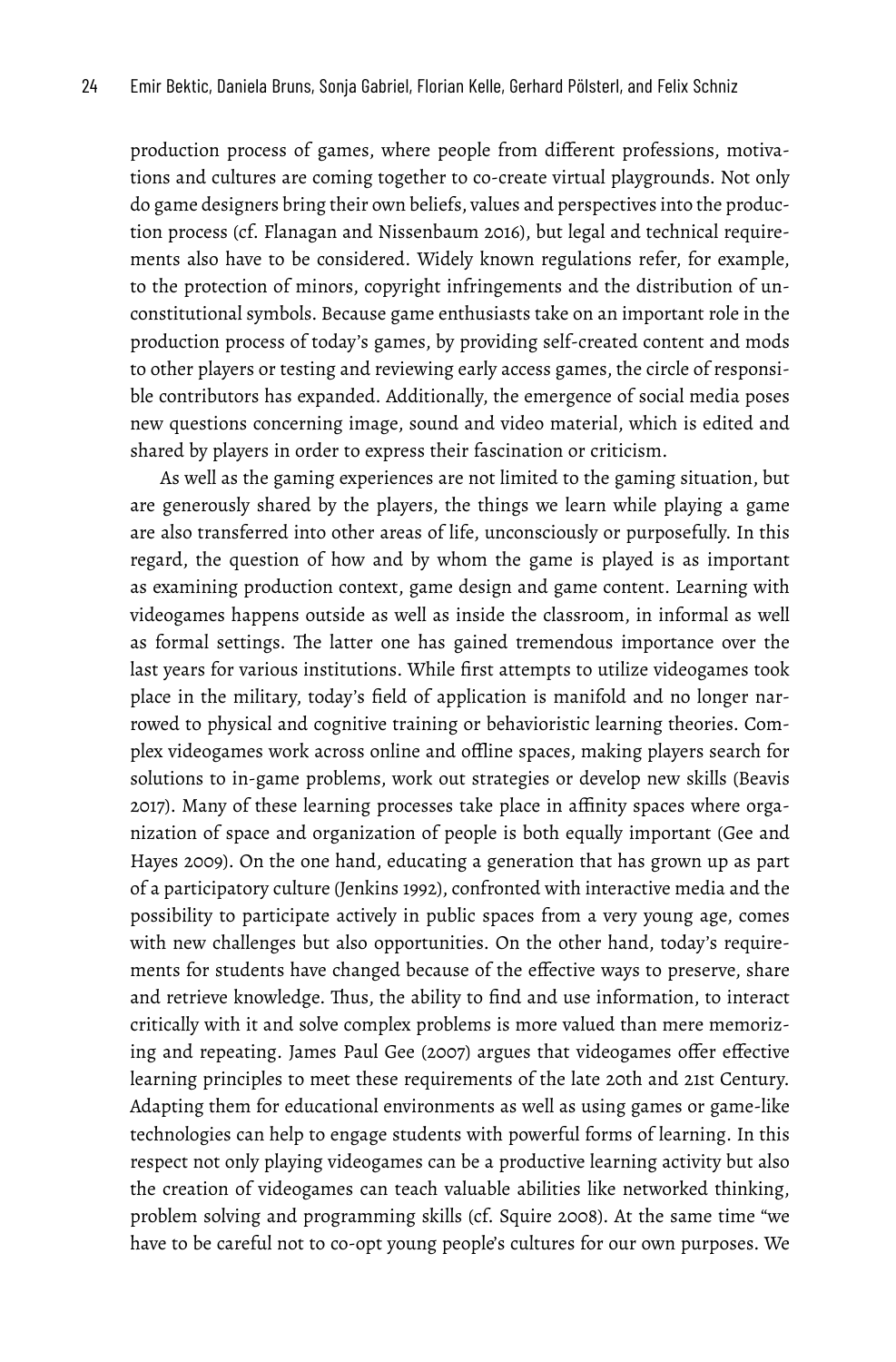need to make them full and productive partners in how we design any enterprise in which we use games for learning" (Gee 2007, 215). To realize the potential of games for learning does not only mean to carefully evaluate what fascinates and motivates players to engage themselves with virtual worlds in the first place but also how gaming culture is lived and which actors are involved. In order to achieve this, teachers and researchers should not only get in touch with gamers and fans but also with game designers and the industry.

Accordingly, we as editors consider the circumstances under which this book was created as particularly productive for a multi-perspective examination of mixed reality and games. It is largely based on contributions at the  $13<sup>th</sup>$  FROG – Future and Reality of Gaming conference which took part between 18th and 20th October 2019 under the subheading of mixed reality. As one of the five pillars of Vienna's GAME CITY, Austria's largest gaming event, the FROG Conference attracts representatives of the gaming scene, industry and researchers alike. Apart from academic discourse on various subjects around videogames and the aforementioned theme, the focus of the conference (and this book) is put on bringing together scholars, game designers, young academics and practitioners from various disciplines. Between the end of September and middle of October 2019, three pre-conference events called Polliwog took place in Krems, Klagenfurt and Vienna which combined theory and practical experience of mixed reality even more intensively by providing an alternative reality (games) workshop, prototyping hybrid board games and presenting videogames as an assessment tool to test competences of players.

The book is structured into three parts – Design & Aesthetics, Society & Culture, and Theory:

The first part of the book provides the reader with several insights into the design of games as well as the aesthetic value that games convey. Various approaches to design show how games can be created and improved by reflecting on the notion of different realities merging and mixing in the process of design. Similarly, the analytical contributions point out how virtual realities reflect upon the history of other realities and how we can experience them through games.

The second part illustrates the versatility of games as drivers of sociocultural conversation, by offering up examples of their utility in commentary on topics of law, diversity, representation and a changing landscape for humanity. Intrinsically, the contributions comment on problematic trends in games and society, extrinsically they are a blueprint for using the medium as a tool for promoting positive change.

The contributions of the third part illuminate practices, skills, and experiences that spill over from everyday life into the gameworld and vice versa. By questioning dichotomies like virtual – real, gaming – ordinary and playful – serious on a social, physical and mental level, they open up a discussion about rethinking established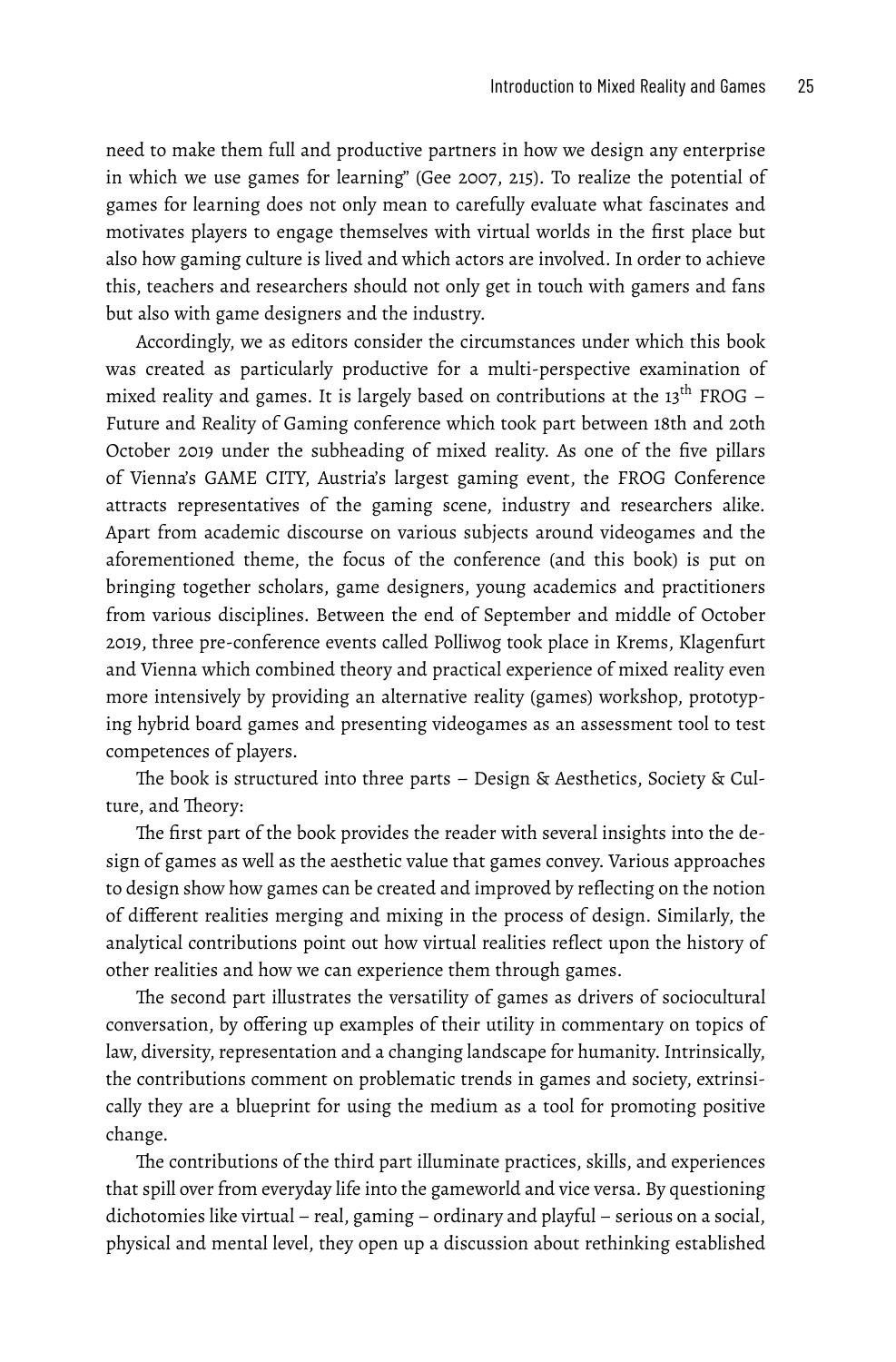beliefs. Those insights can help to create a basis for new theories of games and gaming that are needed to address challenges and opportunities, for today and in the future.

#### **References**

- Beavis, Catherine. 2017. "Living in a Digital World: Literacy, Learning, and Video Games." In *Global Conversations in Literacy Research*, 144-154. New York: Routledge.
- Flanagan, Mary and Helen Nissenbaum. 2016. *Values at Play in Digital Games*. Cambridge and London: MIT Press.
- Gee, James Paul and Elizabeth Hayes. 2009. "Public Pedagogy through Video Games: Design, Resources & Affinity Spaces." Accessed May 11, 2020. [https://](https://mackenty.org/images/uploads/gee_informal_learning.pdf) [mackenty.org/images/uploads/gee\\_informal\\_learning.pdf](https://mackenty.org/images/uploads/gee_informal_learning.pdf)
- Gee, James Paul. 2007. *What Video Games Have to Teach Us About Learning and Literacy*. Revised and Updated Edition. New York: Palgrave Macmillan.
- Giddings, Seth. 2005. "Playing with Non-Humans: Digital Games as Techno-Cultural Form." In *Proceedings of the 2005 DiGRA International Conference: Changing Views – Worlds in Play 3*. Accessed May 11, 2020. [http://www.digra.org/wp](http://www.digra.org/wp-content/uploads/digital-library/06278.24323.pdf)[content/uploads/digital-library/06278.24323.pdf](http://www.digra.org/wp-content/uploads/digital-library/06278.24323.pdf)
- Gregersen, Andreas and Torben Grodal. 2009. "Embodiment and Interface." In *The Video Game Theory Reader 2*, edited by Bernard Perron and Mark J.P. Wolf, 65–83. New York: Routledge.
- Huizinga, Johan. [1938] 1955. *Homo Ludens: A Study of the Play-Element in Culture*. Boston: Beacon Press.
- Jenkins, Henry. 1992. *Textual Poachers: Television Fans and Participatory Culture*. New York: Routledge.
- Lahti, Martti. 2003. "As We Become Machines: Corporealized Pleasures in Video Games." In *The Video Game Theory Reader 2*, edited by Mark J.P. Wolf and Bernard Perron, 157–170. New York: Routledge.
- Malaby, Thomas M. 2007. "Beyond Play: A New Approach to Games." In *Games and Culture 2* (95), 95–113.<https://doi.org/10.1177/1555412007299434>
- Montola, Markus. 2009. "Games and Pervasive Games." In *Pervasive Games: Theory and Design*, edited by Markus Montola, Jaakko Stenros, and Annika Waern, 7–24. Burlington: Elsevier.
- Muriel, Daniel and Garry Crawford. 2018. *Video Games as Culture: Considering the Role and Importance of Video Games in Contemporary Society*. London and New York: Routledge.